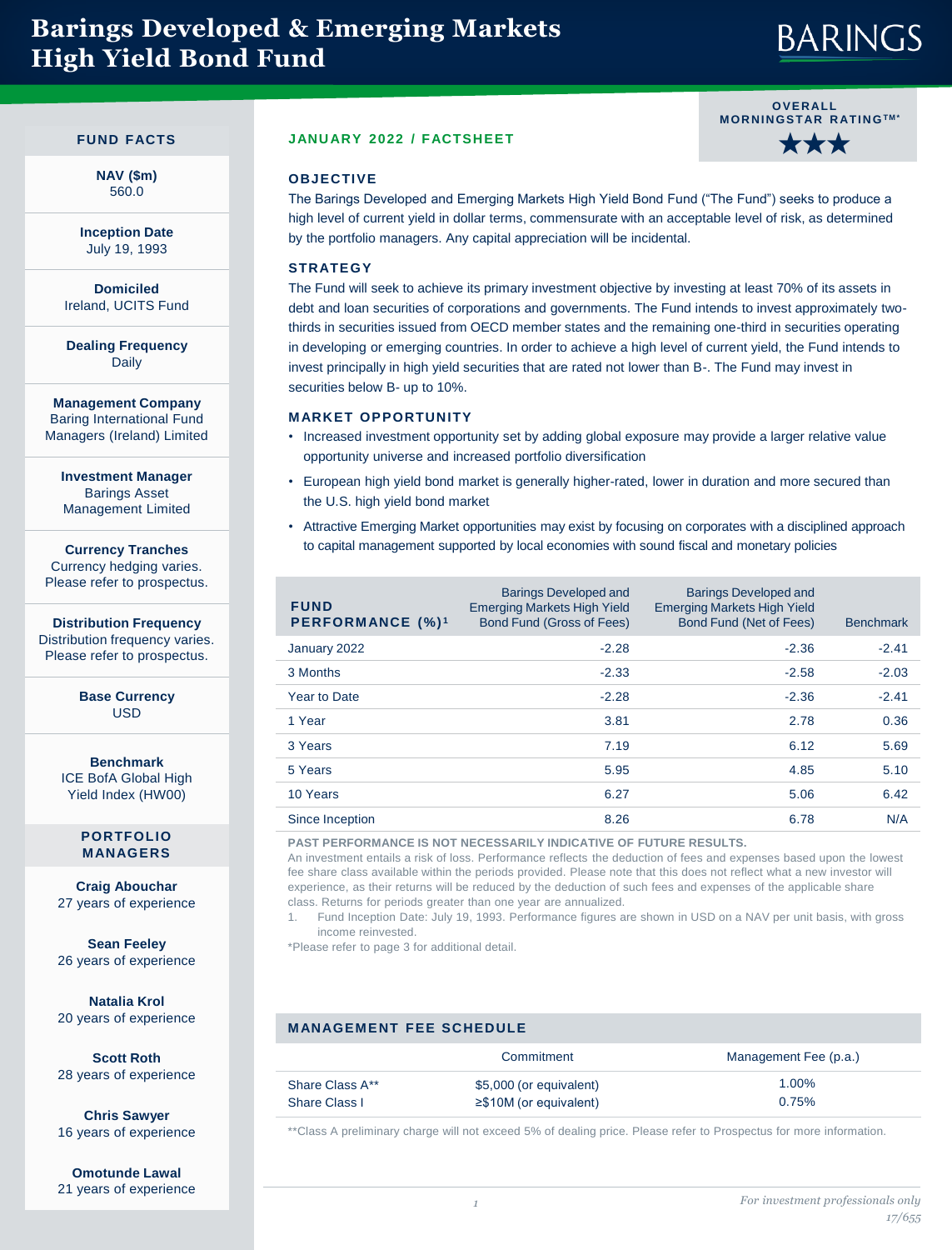### **Barings Developed & Emerging Markets High Yield Bond Fund**

# **BARINGS**

**BARINGS DEVELOPED AND EMERGING MARKETS HIGH** 

#### **GLOBAL HIGH YIELD PLATFORM 1,2**

Barings manages USD391+ billion of fixed income, equities, real estate, and alternative assets globally

Market leading franchise across the U.S. and European high yield and structured credit markets by consistently applying a bottom-up fundamental approach to each investment opportunity

Barings manages \$87 billion in global high yield credit across structured vehicles, separate accounts and commingled funds

Over a 20 year track record in managing high yield loan and bond assets

87 investment professionals dedicated to global high yield with significant presence in the U.S. and European markets

- 40 in U.S. High Yield
- 25 in European High Yield
- 13 in Structured Credit 9 in Emerging Markets Corporate Debt

| CHARACTERISTICS3,4,5             | EMERGING MARREIS FILGH<br><b>YIELD BOND FUND</b> |
|----------------------------------|--------------------------------------------------|
| Average Coupon - Hedged (%)      | 6.34                                             |
| Average Coupon (%)               | 6.23                                             |
| Yield to Maturity - Hedged (%)   | 7.39                                             |
| Yield to Maturity (%)            | 7.29                                             |
| Yield to Worst - Hedged (%)      | 7.18                                             |
| Yield to Worst (%)               | 7.08                                             |
| Option Adjusted Spread (bps)     | 589                                              |
| <b>Average Price</b>             | 95.25                                            |
| Modified Duration to Worst (yrs) | 4.18                                             |
| Years to Maturity (yrs)          | 6.67                                             |
| <b>Average Rating</b>            | <b>B1</b>                                        |
| Number of Issuers                | 267                                              |
| Secured / Unsecured / Other (%)  | 35/62/2                                          |

### TOP 10 SECTOR DISTRIBUTION (% OF MV)<sup>4,5</sup>



| Occidental Petroleum Corp.          | 1.97 | 100 |
|-------------------------------------|------|-----|
| Bausch Health Companies Inc.        | 1.71 |     |
| <b>Energy Transfer Operating LP</b> | 1.54 | 80  |
| <b>Avolon Holdings Limited</b>      | 1.34 | 60  |
| Carnival                            | 1.19 | 40  |
| <b>First Quantum Minerals Ltd</b>   | 1.16 |     |
| Sprint                              | 1.15 | 20  |
| <b>Icahn Enterprises</b>            | 1.07 | 0   |
| Veritas                             | 1.04 |     |
| Piraeus Bank S.A.                   | 1.00 |     |





1. Source: Barings, assets. As of December 31, 2021.

- 2. Source: Barings, number of professionals. As of December 31, 2021.
- 3. Based on market value of invested assets.
- 4. Average rating and sector distribution based on ICE BofA methodology.
- 5. Portfolio data based on Barings values. The figures shown reflect certain derivatives held in the portfolio and may not total 100% or may be negative due to rounding, use of derivatives, unsettled trades, or other factors.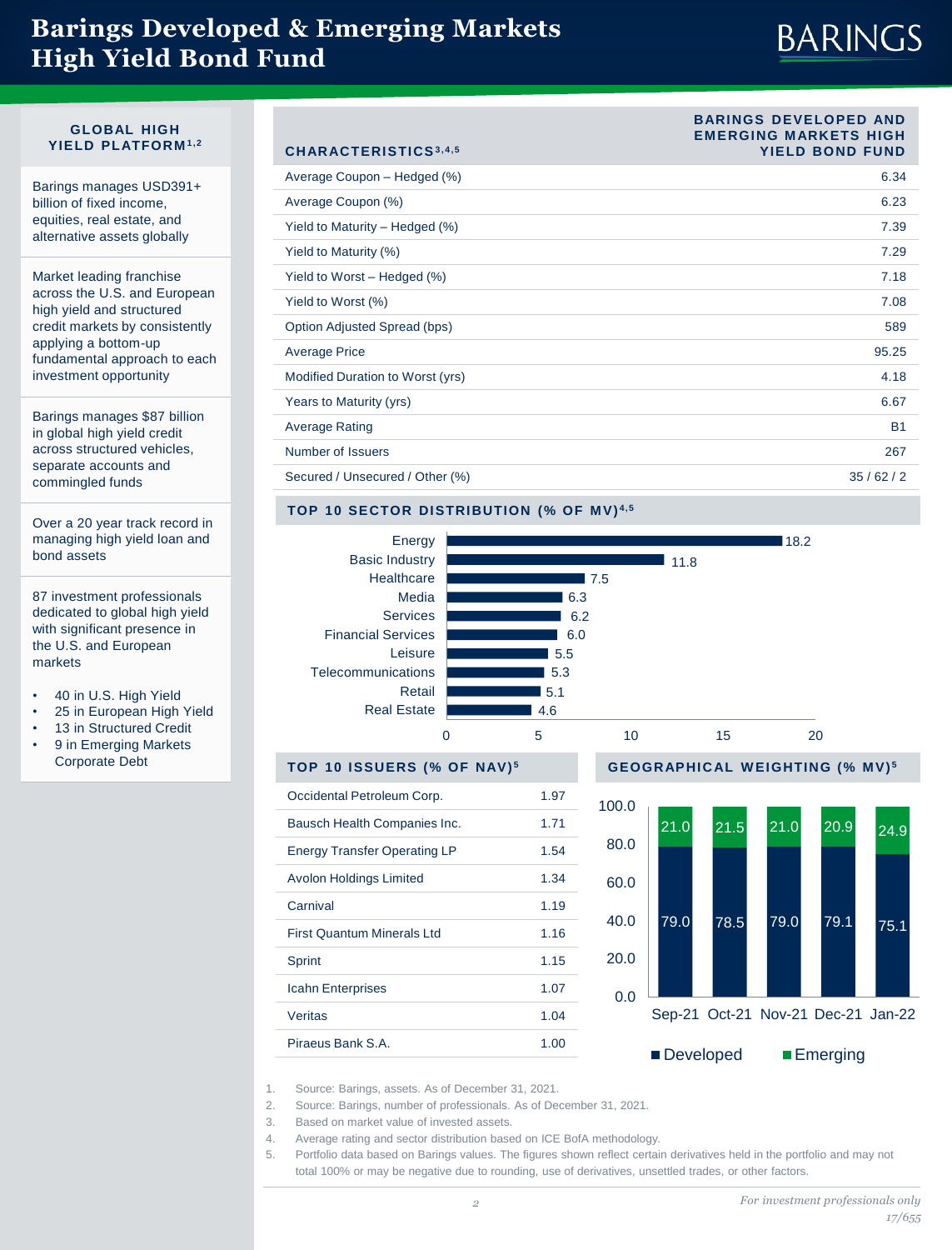## **BARINGS**

|  |  | <b>ACTIVE SHARE TRANCHE IDS</b> |  |
|--|--|---------------------------------|--|
|--|--|---------------------------------|--|

| Name                                      | <b>ISIN</b>                  | Bloomberg                        | Lipper               |
|-------------------------------------------|------------------------------|----------------------------------|----------------------|
| Class I EUR Acc                           | IE00B3L6P915                 | <b>BRGHYIE</b>                   | 68102799             |
| Class I GBP Hedged Inc<br>Class I USD Acc | IE00B3L6PB37<br>IE00B3L6P808 | <b>BRGHYII</b><br><b>BRGHYIU</b> | 68142767<br>68142248 |
|                                           |                              |                                  |                      |

#### **Key Risks:**

- Debt securities are subject to risks that the issuer will not meet its payment obligations (ie, default). Low rated (high yield) or equivalent unrated debt securities of the type in which the fund will invest generally offer a higher return than higher rated debt securities, but also are subject to greater risks that the issuer will default.
- Emerging market countries may have less developed regulation and face more political, economic or structural challenges than developed countries. This means your money is at greater risk.
- Derivative instruments can make a profit or a loss and there is no guarantee that a financial derivative contract will achieve its intended outcome. The use of derivatives can increase the amount by which the Fund's value rises and falls and could expose the Fund to losses that are significantly. greater than the cost of the derivative as a relatively small movement may have a larger impact on derivatives than the underlying assets
- Changes in exchange rates between the currency of the Fund and the currencies in which the assets of the Fund are valued can have the effect of increasing or decreasing the value of the Fund and any income generated.

Effective August 1, 2016 the Fund's Benchmark changed from Merrill Lynch Global High Yield BB-B Rated USD Hedged to the Merrill Lynch Global High Yield USD Hedged. The performance figures have been backdated to August 1, 2016, and are now reflective of Merrill Lynch Global High Yield USD Hedged. Prior to August 1, 2016, the Fund's Benchmark was changed from Merrill Lynch Global High Yield BB-B Rated to the Merrill Lynch Global High Yield BB-B Rated USD Hedged. Those performance figures were backdated to June 1, 2009 and was made effective on February 5, 2015.

Note: ©2022 Morningstar. All Rights Reserved. The information contained herein: (1) is proprietary to Morningstar and/or its content providers; (2) may not be copied or distributed; and (3) is not warranted to be accurate, complete or timely. Neither Morningstar nor its content providers are responsible for any damages or losses arising from any use of this information. Past performance is no guarantee of future results.

The Morningstar RatingTM for funds, or "star rating", is calculated for managed products (including mutual funds, variable annuity and variable life subaccounts, exchange-traded funds, closed-end funds, and separate accounts) with at least a three-year history. Exchange-traded funds and openended mutual funds are considered a single population for comparative purposes. It is calculated based on a Morningstar Risk-Adjusted Return measure that accounts for variation in a managed product's monthly excess performance, placing more emphasis on downward variations and rewarding consistent performance. The Morningstar Rating does not include any adjustment for sales loads. The top 10% of products in each product category receive 5 stars, the next 22.5% receive 4 stars, the next 35% receive 3 stars, the next 22.5% receive 2 stars, and the bottom 10% receive 1 star. The Overall Morningstar Rating for a managed product is derived from a weighted average of the performance figures associated with its three-, five-, and 10-year (if applicable) Morningstar Rating metrics. The weights are: 100% three-year rating for 36-59 months of total returns, 60% five-year rating/40% three-year rating for 60-119 months of total returns, and 50% 10-year rating/30% five-year rating/20% three-year rating for 120 or more months of total returns. While the 10-year overall star rating formula seems to give the most weight to the 10-year period, the most recent three-year period actually has the greatest impact because it is included in all three rating periods.

Barings Developed and Emerging Markets High Yield Bond Fund class I USD Acc share was rated against the following numbers of EAA Fund Global High Yield Bond investments over the following time periods: 725 investments in the last three years, 510 investments in the last five years, and 213 investments in the last ten years. **Past performance is no guarantee of future results.** 

Morningstar Rating is for the I share class only; other classes may have different performance characteristics.

Baring Asset Management Limited —Old Bailey, London, EC4M 7BF, United Kingdom

Authorized and regulated by the Financial Conduct Authority CONTACT US: +44 (0) 333 300 0372 (This is a low cost number) Telephone calls may be recorded and monitored www.barings.com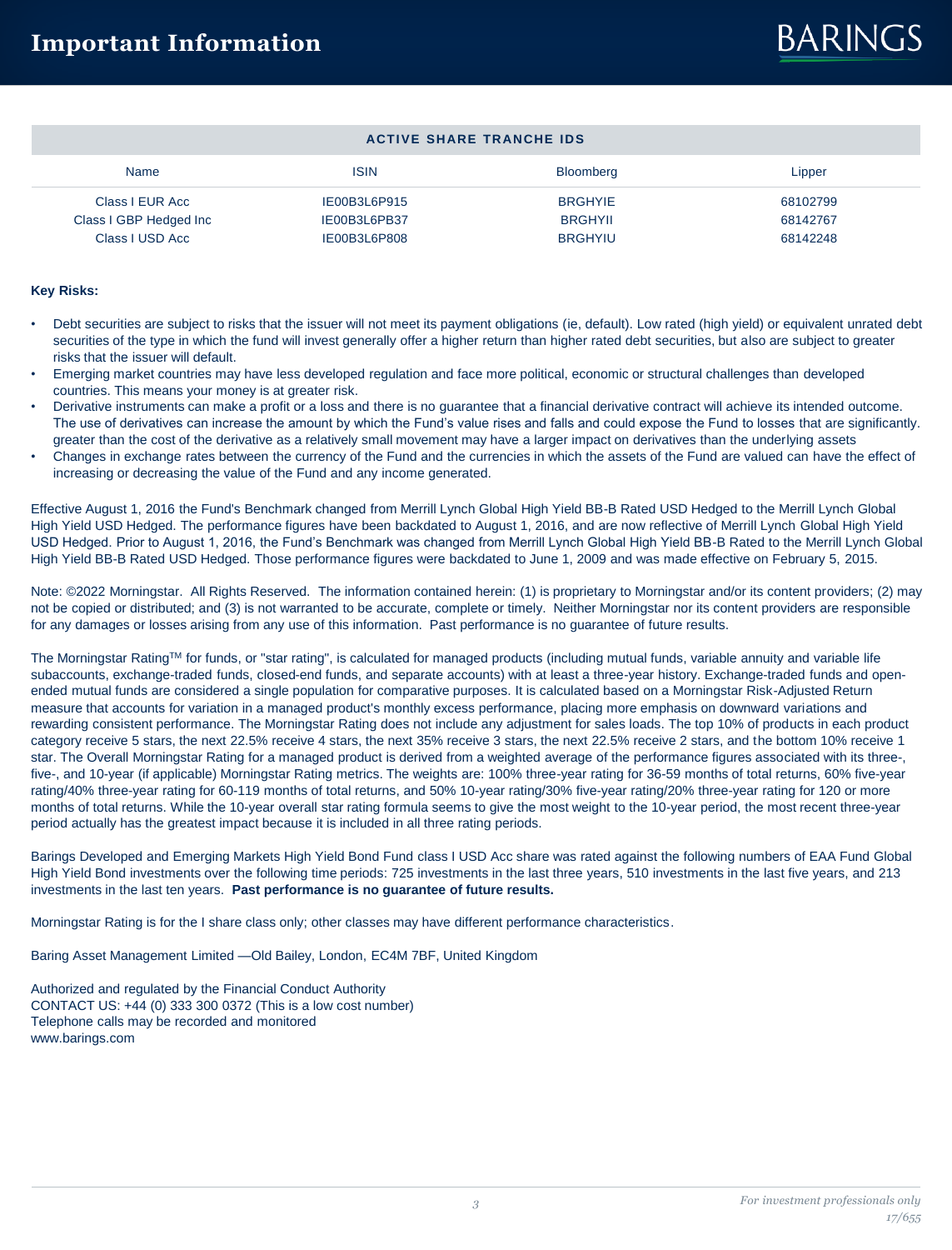#### **TO LEARN MORE PLEASE CONTACT YOUR LOCAL BARINGS TEAM**

**General enquiries:** info@barings.com

**EMEA based enquiries:** emea.info@barings.com

**North American based enquiries:** north.american.info@barings.com

**Asia-Pacific based enquiries:** apac.info@barings.com

Any forecasts in this document are based upon Barings opinion of the market at the date of preparation and are subject to change without notice, dependent upon many factors. Any prediction, projection or forecast is not necessarily indicative of the future or likely performance. Investment involves risk. The value of any investments and any income generated may go down as well as up and is not guaranteed by Barings or any other person. **PAST PERFORMANCE IS NOT NECESSARILY INDICATIVE OF FUTURE RESULTS**. Any investment results, portfolio compositions and or examples set forth in this document are provided for illustrative purposes only and are not indcative of any future investment results, future portfolio composition or investments. The composition, size of, and risks associated with an investment may differ substantially from any examples set forth in this document. No representation is made that an investment will be profitable or will not incur losses. Where appropriate, changes in the currency exchange rates may affect the value of investments. Prospective investors should read the offering documents for the details and specific risk factors of any Fund discussed in this document.

For Professional Investors / Institutional Investors only. This document should not be distributed to or relied on by Retail / Individual Investors.

Barings is the brand name for the worldwide asset management and associated businesses of Barings LLC and its global affiliates. Barings Securities LLC, Barings (U.K.) Limited, Barings Global Advisers Limited, Barings Australia Pty Ltd, Barings Japan Limited, Baring Asset Management Limited, Baring International Investment Limited, Baring Fund Managers Limited, Baring International Fund Management (Asia) Limited, Baring SICE (Taiwan) Limited, Baring Asset Management Sw so.

#### NO OFFER:

The document is for informational purposes only and is not an offer or solicitation for the purchase or sale of any financial instrument or service in any jurisdiction. The material herein was prepared without any consideration of the investment objectives, financial situation or particular needs of anyone who may receive it. This document is not, and must not be treated as, investment advice, an investment recommendation, investment research, or a recommendation about the suitability or appropriateness of any security, commodity, investment, or particular investment strategy, and must not be construed as a projections or predictions.

In making an investment decision, prospective investors must rely on their own examination of the merits and risks involved and before making any investment decision, it is recommended that prospective investors seek independent investment, legal, tax, accounting or other professional advice as appropriate.

Unless otherwise mentioned, the views contained in this document are those of Barings. These views are made in good faith in relation to the facts known at the time of preparation and are subject to change without notice. Individual portfolio management teams may hold different views than the views expressed herein and may make different<br>investment decisions for different clients. Parts of this document may be based on<br>information received from sources we believe to be re to ensure that the information contained in this document is accurate, Barings makes no representation or warranty, express or implied, regarding the accuracy, completeness or adequacy of the information.

#### OTHER RESTRICTIONS:

The distribution of this document is restricted by law. No action has been or will be taken by Barings to permit the possession or distribution of the document in any jurisdiction, where action for that purpose may be required. Accordingly, the document may not be used in any jurisdiction except under circumstances that will result in compliance with all applicable laws and regulations.

Any service, security, investment or product outlined in this document may not be suitable for a prospective investor or available in their jurisdiction.

Any information with respect to UCITS Funds is not intended for U.S. Persons, as defined in Regulation S under the U.S. Securities Act of 1933, or persons in any other jurisdictions where such use or distribution would be contrary to law or local regulation.

This fund may not be registered or authorized for a particular jurisdiction for distribution to persons who are not Professional Investors/Institutional Investors, in which case the following conditions apply in each of the below listed jurisdictions:

#### Copyright and Trademark

Copyright © 2021 Barings. Information in this document may be used for your own personal use, but may not be altered, reproduced or distributed without Barings' consent.

The BARINGS name and logo design are trademarks of Barings and are registered in U.S. Patent and Trademark Office and in other countries around the world. All rights are reserved.

FOR PERSONS DOMICILED IN THE EUROPEAN UNION and the EUROPEAN ECONOMIC AREA (EEA): This information is only made available to Professional Investors, as defined by the

Markets in Financial Instruments Directive.

#### FOR PERSONS DOMICILED IN AUSTRALIA:

This publication is only made available to persons who are wholesale clients within the meaning of section 761G of the Corporations Act 2001. This publication is supplied on the condition that it is not passed on to any person who is a retail client within the meaning of section 761G of the Corporations Act 2001.

#### FOR PERSONS DOMICILED IN CANADA:

This confidential marketing brochure pertains to the offering of a product only in those<br>jurisdictions and to those persons in Canada where and to whom they may be lawfully<br>offered for sale, and only by persons permitted t and under no circumstances is to be construed as, an advertisement or a public offering of a product. No securities commission or similar authority in Canada has reviewed or in any way passed upon this document or the merits of the product or its marketing materials, and any representation to the contrary is an offence.

#### FOR PERSONS DOMICILED IN SWITZERLAND:

#### This is an advertising document.

This material is aimed at Qualified Investors, as defined in article 10, paragraph 3 of the Collective Investment Schemes Act, based in Switzerland. This material is not aimed at any other persons. The legal documents of the funds (prospectus, key investor information document and semi-annual or annual reports) can be obtained free of charge from the<br>representatives named below. For UCITS – The Swiss representative and paying agent<br>for the Funds where the investment manager is Barings ( representative and paying agent for the Funds where the investment manager is Barings<br>Global Advisers Limited is UBS Fund Management (Switzerland) AG, Aeschenplatz 6,<br>CH-4052 Basel. The Swiss representative and paying agen investment manager is Baring Asset Management Limited is BNP Paribas Securities Services, Paris, succursdale de Zurich, Selnaustrasse 16, 8002 Zurich, Switzerland.

FOR PERSONS DOMICILED IN HONG KONG: Distribution of this document, and placement of shares in Hong Kong, are restricted for funds not authorized under Section 104 of the Securities and Futures Ordinance of Hong Kong by the Securities and Futures Commission of Hong Kong. This document may only be distributed, circulated or issued to persons who are professional investors under the Securities and Futures Ordinance and any rules made under that Ordinance or as otherwise permitted by the Securities and Futures Ordinance. The contents of this document have not been reviewed by any regulatory authority in Hong Kong. You are advised to exercise caution in relation to the offer. If you are in any doubt about any of the contents of this document, you should obtain independent professional advice.

#### FOR PERSONS DOMICILED IN SOUTH KOREA:

Neither this document nor Barings is making any representation with respect to the eligibility of any recipients of this document to acquire interests in the Fund under the laws of Korea, including but without limitation the Foreign Exchange Transaction Act and Regulations thereunder. The Fund may only be offered to Qualified Professional Investors, as such term is defined under the Financial Investment Services and Capital Markets Act, and this Fund may not be offered, sold or delivered, or offered or sold to any person for re-offering or resale, directly or indirectly, in Korea or to any resident of Korea except pursuant to applicable laws and regulations of Korea.